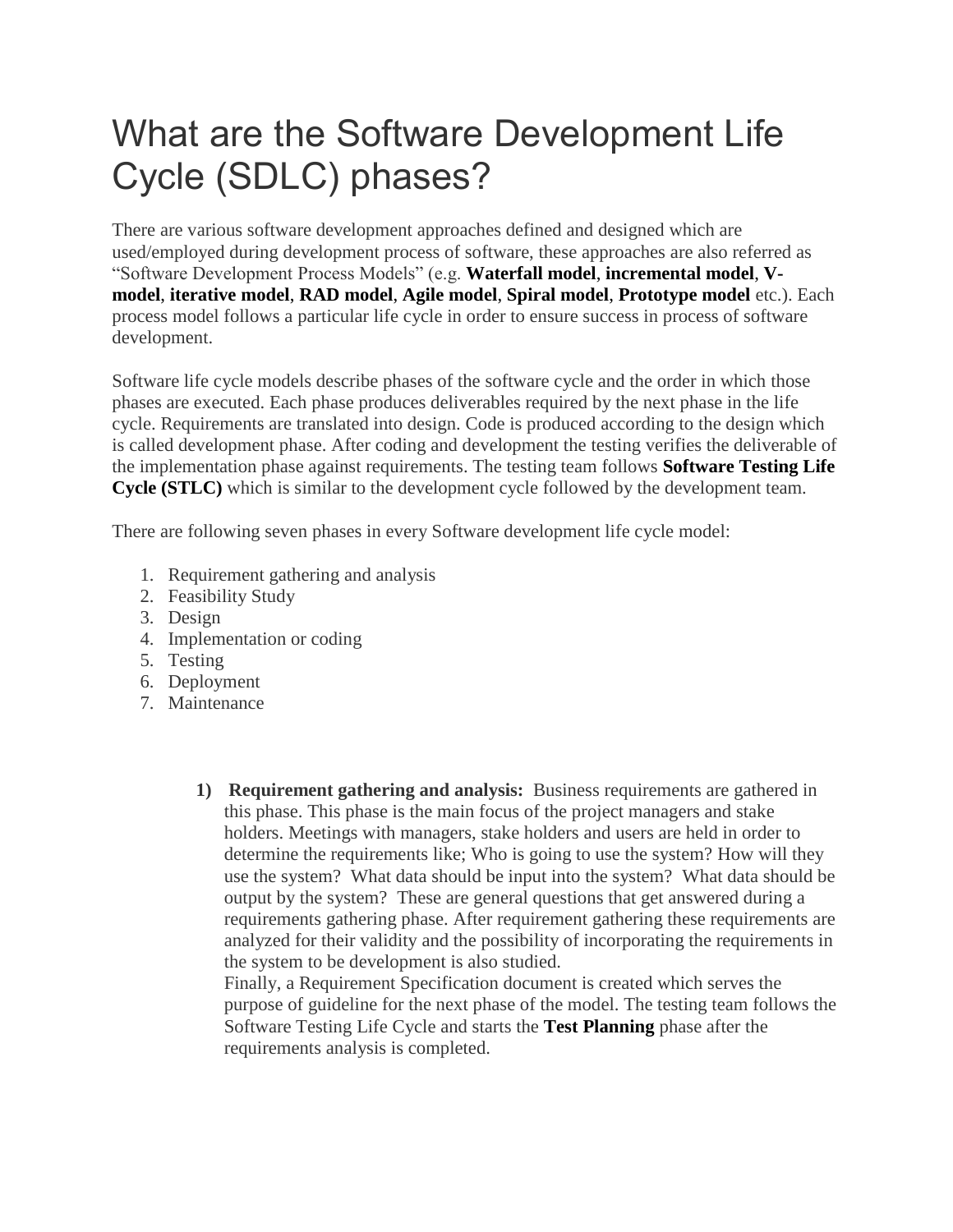**2) Feasibility Study:** In case the system proposal is acceptable to the management, the next phase is to examine the feasibility of the system. The feasibility study is basically the test of the proposed system in the light of its workability, meeting user's requirements, effective use of resources and of course, the cost effectiveness. These are categorized as technical, operational, economic, schedule and social feasibility. The main goal of feasibility study is not to solve the problem but to achieve the scope. In the process of feasibility study, the cost and benefits are estimated with greater accuracy to find the Return on Investment (ROI). This also defines the resources needed to complete the detailed investigation. The result is a feasibility report submitted to the management. This may be accepted or accepted with modifications or rejected. In short, following decision are taken in different feasibility study:

**Economic feasibility -** The likely benefits outweigh the cost of solving the problem which is generally demonstrated by a cost/ benefit analysis.

**Operational feasibility -** Whether the problem can be solved in the user's environment with existing and proposed system workings?

**Organizational feasibility –** Whether the proposed system is consistent with the organization's strategic objectives?

**Technical feasibility -** Whether the problem be solved using existing technology and resources available?

**Social feasibility –** Whether the problem be solved without causing any social issues? Whether the system will be acceptable to the society?

**3) System Design**: Based on the user requirements and the detailed analysis of a new system, the new system must be designed. This is the phase of system designing. It is the most crucial phase in the development of a system. The logical system design arrived at as a result of system analysis and is converted into physical system design. In the design phase the SDLC process continues to move from the what questions of the analysis phase to the how . The logical design produced during the analysis is turned into a physical design - a detailed description of what is needed to solve original problem. Input, output, databases, forms, codification schemes and processing specifications are drawn up in detail. In the design stage, the programming language and the hardware and software platform in which the new system will run are also decided. Data structure, control process, equipment source, workload and limitation of the system, Interface, documentation, training, procedures of using the system, taking backups and staffing requirement are decided at this stage.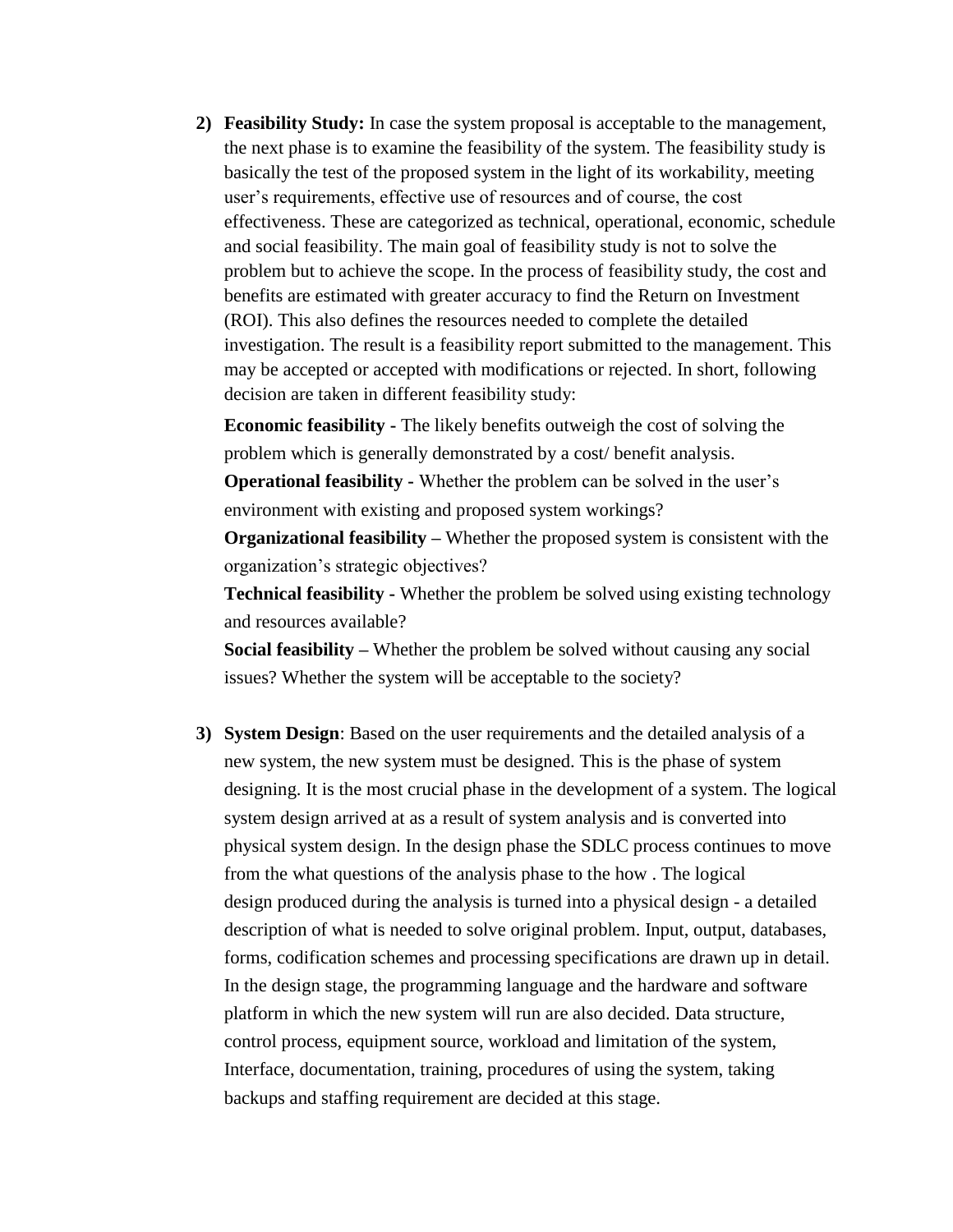There are several tools and techniques used for describing the system design of the system. These tools and techniques are: Flowchart, Data flow diagram (DFD), Data dictionary, Structured English, Decision table and Decision tree

- **4) Coding:** The system design needs to be implemented to make it a workable system. This demands the coding of design into computer language, i.e., programming language. This is also called the programming phase in which the programmer converts the program specifications into computer instructions, which we refer to as programs. It is an important stage where the defined procedures are transformed into control specifications by the help of a computer language. The programs coordinate the data movements and control the entire process in a system. A well written code reduces the testing and maintenance effort. It is generally felt that the programs must be modular in nature. This helps in fast development, maintenance and future changes, if required. Programming tools like compilers, interpreters and language like  $c, c++,$  and java etc., are used for coding .with respect to the type of application. The right programming language should be chosen.
- *5)* **Testing** :Before actually implementing the new system into operations, a test run of the system is done removing all the bugs, if any. It is an important phase of a successful system. After codifying the whole programs of the system, a test plan should be developed and run on a given set of test data. The output of the test run should match the expected results. Sometimes, system testing is considered as a part of implementation process*.*

Using the test data following test run are carried out:

- Program test
- System test

**Program test** : When the programs have been coded and compiled and brought to working conditions, they must be individually tested with the prepared test data. All verification and validation be checked and any undesirable happening must be noted and debugged (error corrected).

**System Test :** After carrying out the program test for each of the programs of the system and errors removed, then system test is done. At this stage the test is done on actual data. The complete system is executed on the actual data. At each stage of the execution, the results or output of the system is analyzed. During the result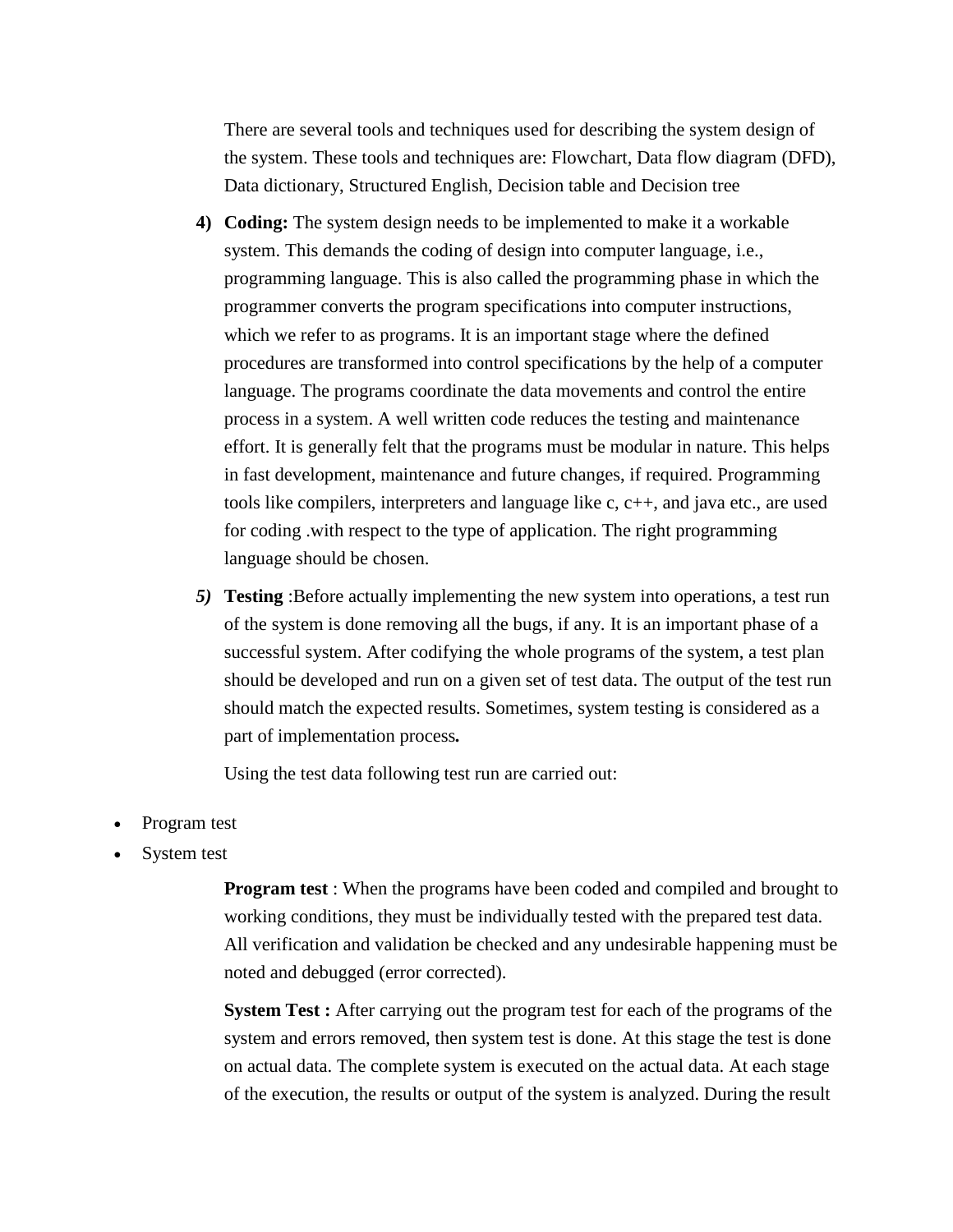analysis, it may be found that the outputs are not matching the expected output of the system. In such case, the errors in the particular programs are identified and are fixed and further tested for the expected output. All independent modules be brought together and all the interfaces to be tested between multiple modules, the whole set of software is tested to establish that all modules work together correctly as an application or system or package.

When it is ensured that the system is running error-free, the users are called with their own actual data so that the system could be shown running as per their requirements.

- **6) Implementation:** After having the user acceptance of the new system developed, the implementation phase begins. Implementation is the stage of a project during which theory is turned into practice. The major steps involved in this phase are:
- Acquisition and Installation of Hardware and Software
- Conversion
- User Training
- Documentation

The hardware and the relevant software required for running the system must be made fully operational before implementation. The conversion is also one of the most critical and expensive activities in the system development life cycle. The data from the old system needs to be converted to operate in the new format of the new system. The database needs to be setup with security and recovery procedures fully defined.

During this phase, all the programs of the system are loaded onto the user's computer. After loading the system, training of the user starts. Main topics of such type of training are:

- How to execute the package?
- How to enter the data?
- How to process the data (processing details)?
- How to take out the reports?

After the users are trained about the computerized system, working has to shift from manual to computerized working. The process is called **Changeover**. The following strategies are followed for changeover of the system.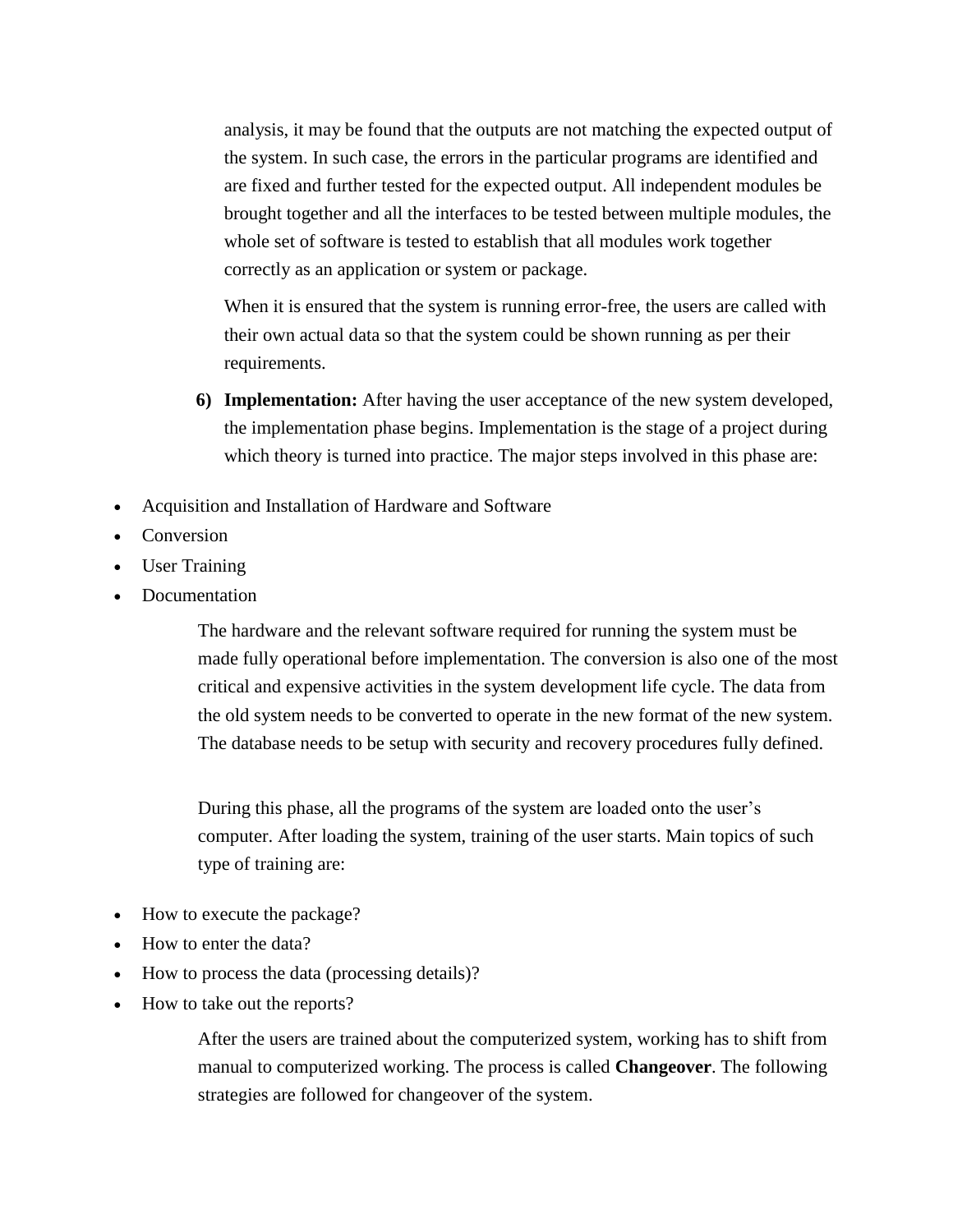- 1. **Direct Changeover:** This is the complete replacement of the old system by the new system. It is a risky approach and requires comprehensive system testing and training.
- 2. **Parallel run** : In parallel run both the systems, i.e., computerized and manual, are executed simultaneously for certain defined period. The same data is processed by both the systems. This strategy is less risky but more expensive because of the following facts:
- Manual results can be compared with the results of the computerized system.
- The operational work is doubled.
- Failure of the computerised system at the early stage does not affect the working of the organization, because the manual system continues to work, as it used to do.

**(iii) Pilot run**: In this type of run, the new system is run with the data from one or more of the previous periods for the whole or part of the system. The results are compared with the old system results. It is less expensive and risky than parallel run approach. This strategy builds the confidence and the errors are traced easily without affecting the operations.

The documentation of the system is also one of the most important activity in the system development life cycle. This ensures the continuity of the system. Generally following two types of documentations are prepared for any system.

- User or Operator Documentation
- System Documentation

**User Documentation**: The user documentation is a complete description of the system from the user's point of view detailing how to use or operate the system. It also includes the major error messages likely to be encountered by the user.

**System Documentation**: The system documentation contains the details of system design, programs, their coding, system flow, data dictionary, process description, etc. This helps to understand the system and permit changes to be made in the existing system to satisfy new user needs.